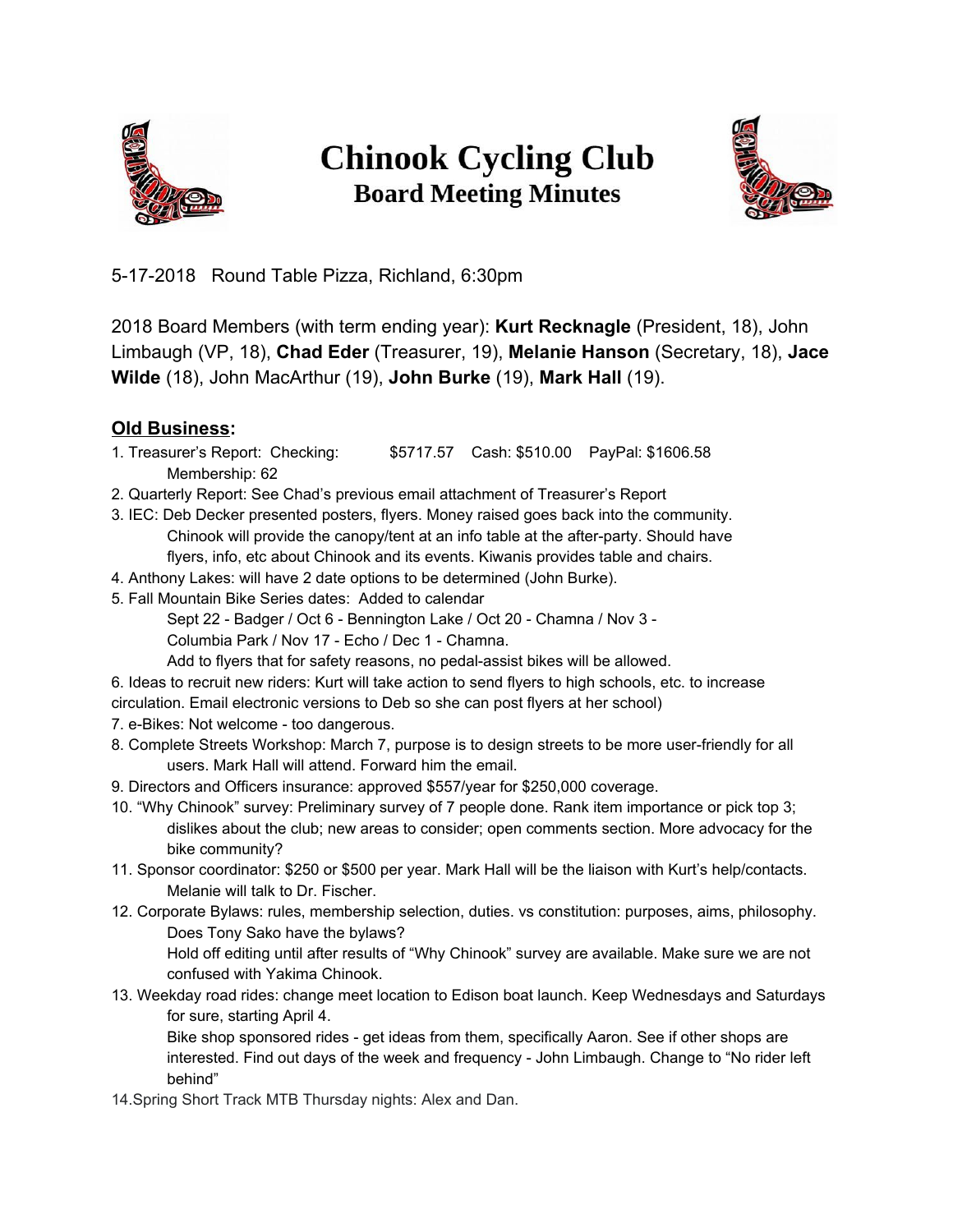March 15/22/29/April 5 in Columbia Park, 6:00 or 6:30. Ride laps for 25-30+ minutes. Riders need to be members and sign in/check in. Alex will edit the flyer and send it out. Add sponsors to flyer. Alex working with Roy to get permits

- 15. Membership tracking: use Webscorer. Paper forms will be manually entered.
- 16. TT website update: \$416/3 years with Amazon web series.

Also: allow use Webscorer; allow 5 free rides; self-time - no Strava times. Also, no rides when temperature 100 degrees or above at ride time. Cancellation notifications will be posted ahead of time.

- 17. Power Meter City (Josh) logo on sponsor section of website for 20% discount to members (partnership): vote taken and failed. Traditional sponsorship for logo on jerseys: not now.
- 18. Spring gravel fondo: 25-30 mile loop. Contact Easterday Farms about using their land. Aaron as a sponsor. John Burke will work on it.
- 19. Other: Add all board members as Chinook email recipients. Communicate with each other before replying to anything.

Bylaws - future meeting.

Ask bike shops what discount is provided to members. Add logos to the website.

John Limbaugh will find out more information.

Tapteal trail work March 3

Clean up at State Patrol (tumbleweeds)

Spring road series? Darrel?

Chinook bbq sometime this spring?

## **New Business:**

- 1. Treasurer's Report: Checking: \$8925 PayPal: \$2109 Cash: \$590 Membership: 203
- 2. Budget: see Chad's report he sent out. Income and budget are in good shape.
- 3. Mission/strategic plan: Chad to send out results of "Why Chinook" survey by the end of May for the board to review. Determine highest priorities for this year and beyond.
- 4. Membership-optional donations for Community Goodwill, Trailwork, eg. Chamna Hemlock spray:

\$200 donated to Tapteal Greenway already.

Ask members for donations for specific projects every year - "Community Project Fund."

Donations can be made with membership renewal, or on FB page and website with a thermometer visual of amount raised.

Think of a project for next year.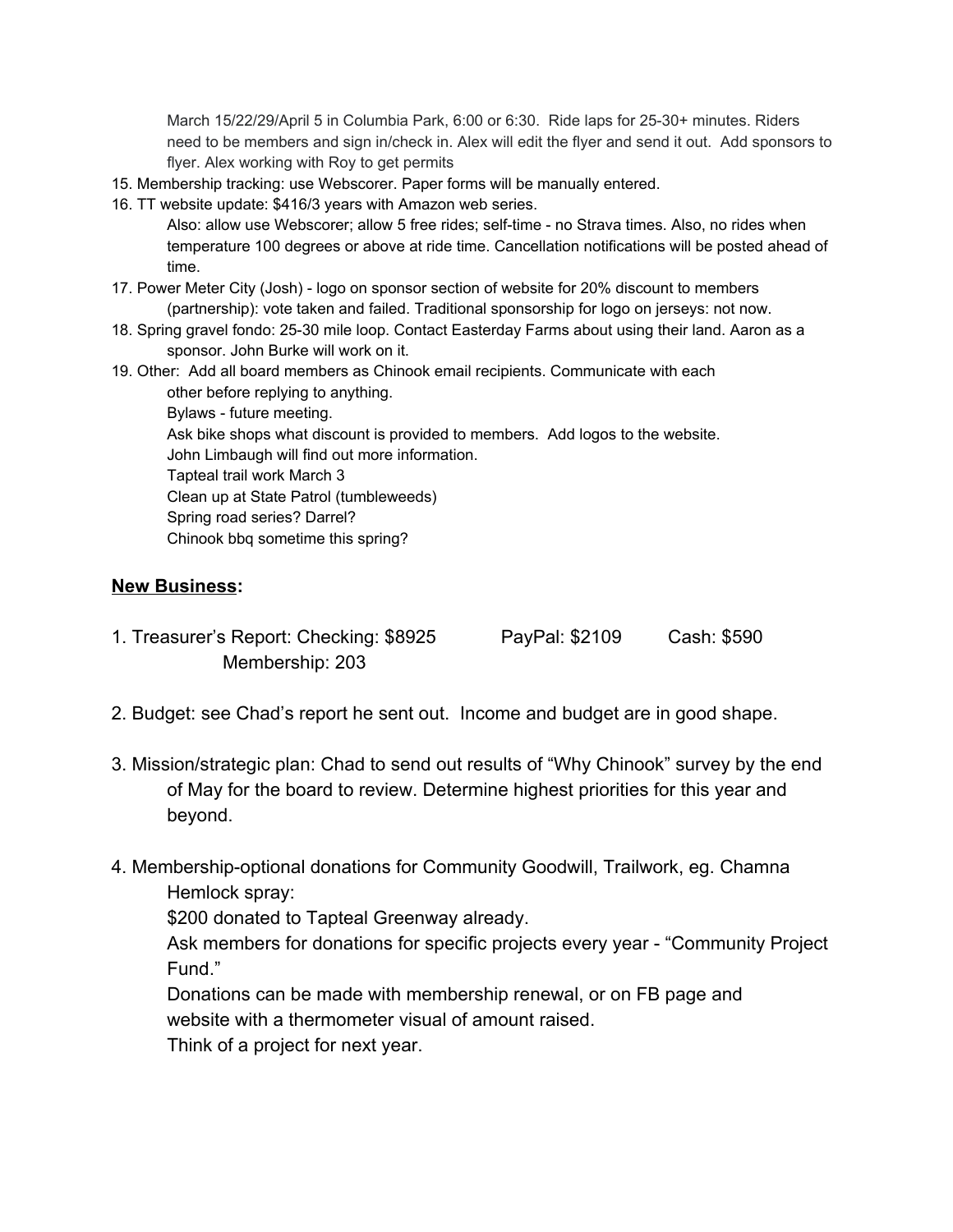5. Wednesday night Worlds: try to get a bike shop or Aaron to lead it. Find out from Limbaugh if there is any bike shop interest. If not, club should provide a ride leader.

Have fixed routes.

Riders do not need to be members. Club is still covered by insurance. Get liability waivers signed whenever possible.

Dangerous riders may be asked to leave.

- 6. Club clothing: a few existing jerseys are for sale. Will do a fall order with some sponsor logos repositioned.
- 7. Fall party: Saturday, September 8. \$1900 approved. Look into a food truck instead of a caterer. DaJuan will provide her donation in the form of drinks, bouncy house, set-up/labor.

8. Jersey sponsors: 3 title sponsors: Therapeutic Associates, Dr. Fischer, Petersen Hastings (logo moved to the shoulder cap of new jerseys). Minor sponsors: MaHall Bikeworks, waiting on reply from Tagaris. Ice Harbor provides gift cards for event prizes rather than money. Get the contact name from Turpen. Talk to Mercer Vineyards as a potential sponsor.

Sponsor's events can be published on our media.

- 9. TT series update: average 40 riders/ride so far. Similar to last year, down from 2016. Amazon Web Services renewed for 3 years. Burke made 4 Bikes on Road sandwich board signs. Probably will be able to park in gravel lot at Country Mercantile for 5k ride. Will be confirmed soon.
- 10. Gravel fondo: the first one a few weeks ago was a success. Aaron is interested in doing another one.
- 11. Anthony Lakes: Burke will get on it and find out who is interested and pick a date.
- 12. Feedback on Chinook from the bike shops, adding logo and link to their websites: Get info from Limbaugh so we can move forward with this. Try to get a bike shop to sponsor/organize a weekday/Wednesday night ride. Possibly provide discounts at bike shops for members. Kurt will follow-up with Limbaugh.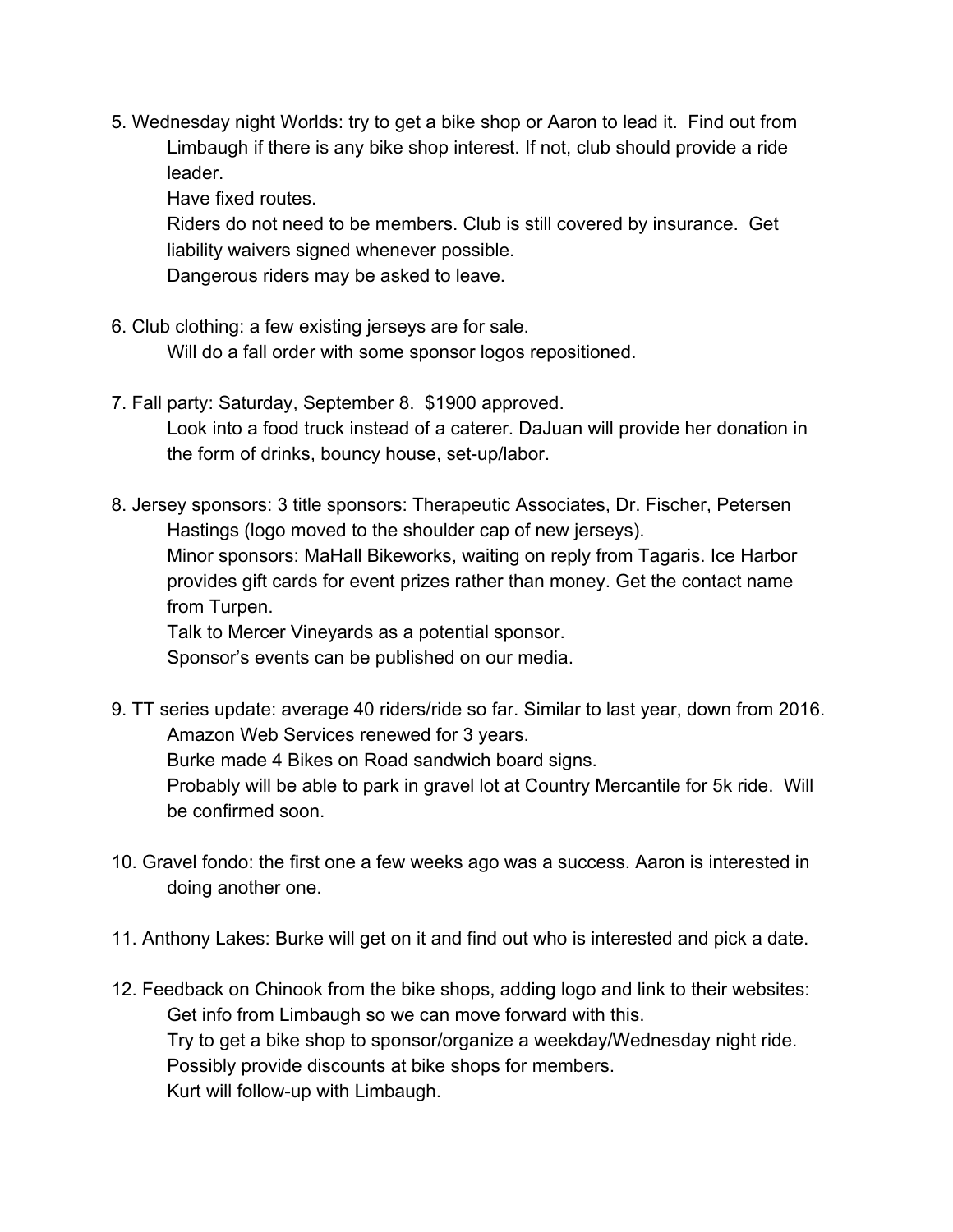13. Other: switch to having board meetings every other month instead of quarterly. Burke will verify with Limbaugh and MacArthur first.

Dirty Dozen gravel grinder - official event isn't happening this year but perhaps Aaron could put it on instead. Burke will contact Aaron about it.